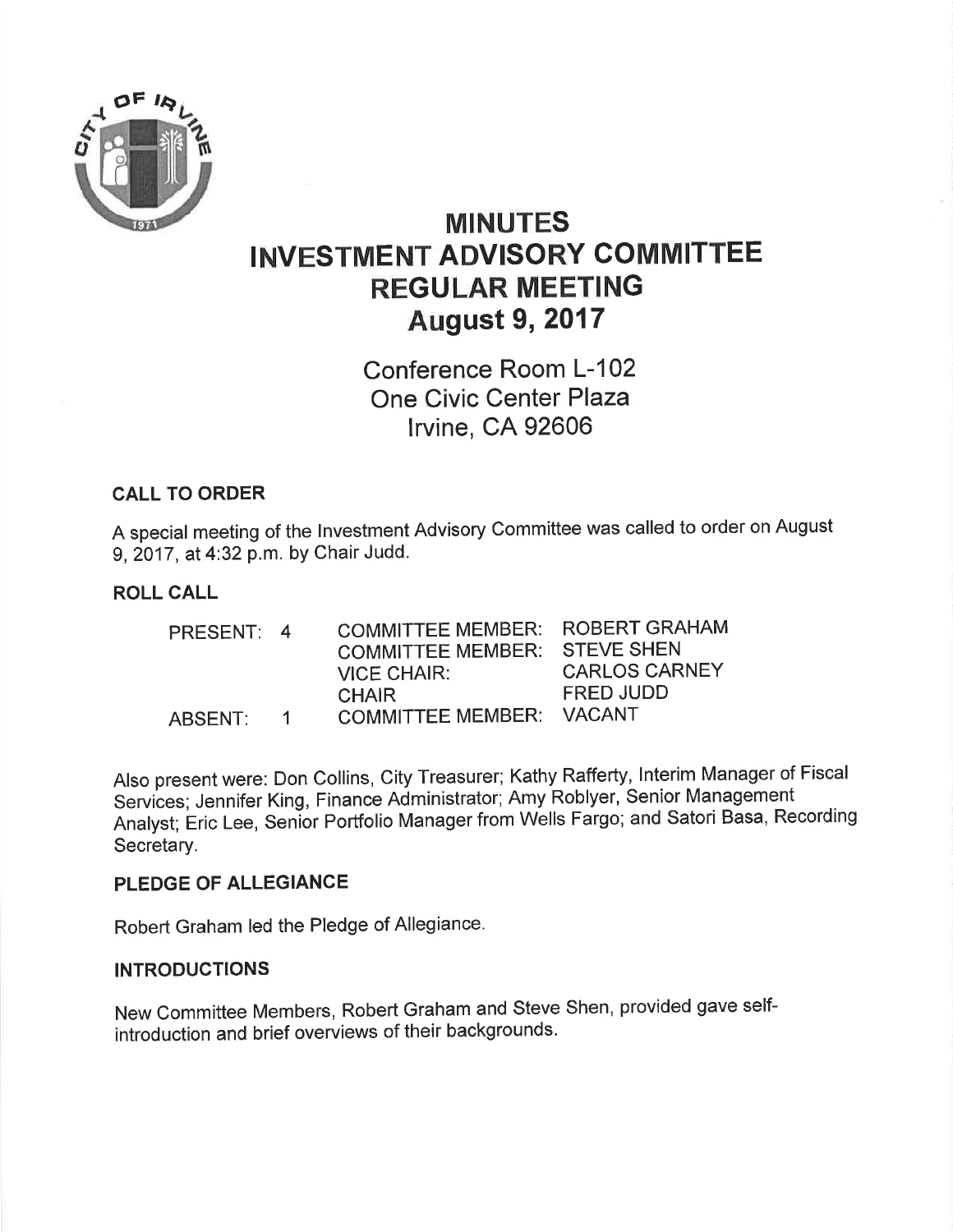# PRESENTATIONS

#### $1<sub>-</sub>$ CITY OF IRVINE DEFINED BENEFIT PENSION PLAN INVESTMENT PERFORMANCE REVIEW

Eric Lee, Vice President and Senior Portfolio Manager from Wells Fargo, presented the performance review and answered questions.

# ADDITIONS AND DELETIONS TO THE AGENDA

There were no additions or deletions to the agenda.

#### **PUBLIC COMMENTS**

There were no public comments

#### COMMITTEE BUSINESS

#### 2. MINUTES

#### ACTION: Moved by Vice Chair Carney, seconded by Chair Judd, and unanimously carried by those members present to:

Approve the minutes of the lnvestment Advisory Committee meeting held on February 8, 2017

### 3. TREASURER'S REPORT FOR THE FISCAL YEAR ENDED JUNE 30,2017

Don Collins, City Treasurer, presented the staff report and answered questions. Dennis Yacobozzi, lnvestment Manager from United American Capital Corporation (UACC), and Kevin Klingel, Senior Vice President and Portfolio Manager from UACC, were present via conference call and provided a market commentary.

#### AGTION: Moved by Vice Chair Garney, seconded by Gommittee Member Graham, and unanimously carried by those members present to:

Recommend that the City Council receive and file the Treasurer's Report for the quarter ended December 31, 2016.

#### 4. CITY OF IRVINE INVESTMENT POLICY FOR CALENDAR YEAR <sup>2018</sup>

Don Collins, City Treasurer, presented the staff report and answered questions. Kathy Rafferty, lnterim Manager of Fiscal Services, also answered questions.

### ACTION: Moved by Vice Chair Carney, seconded by Committee Member Graham, and unanimously carried by those members present to: